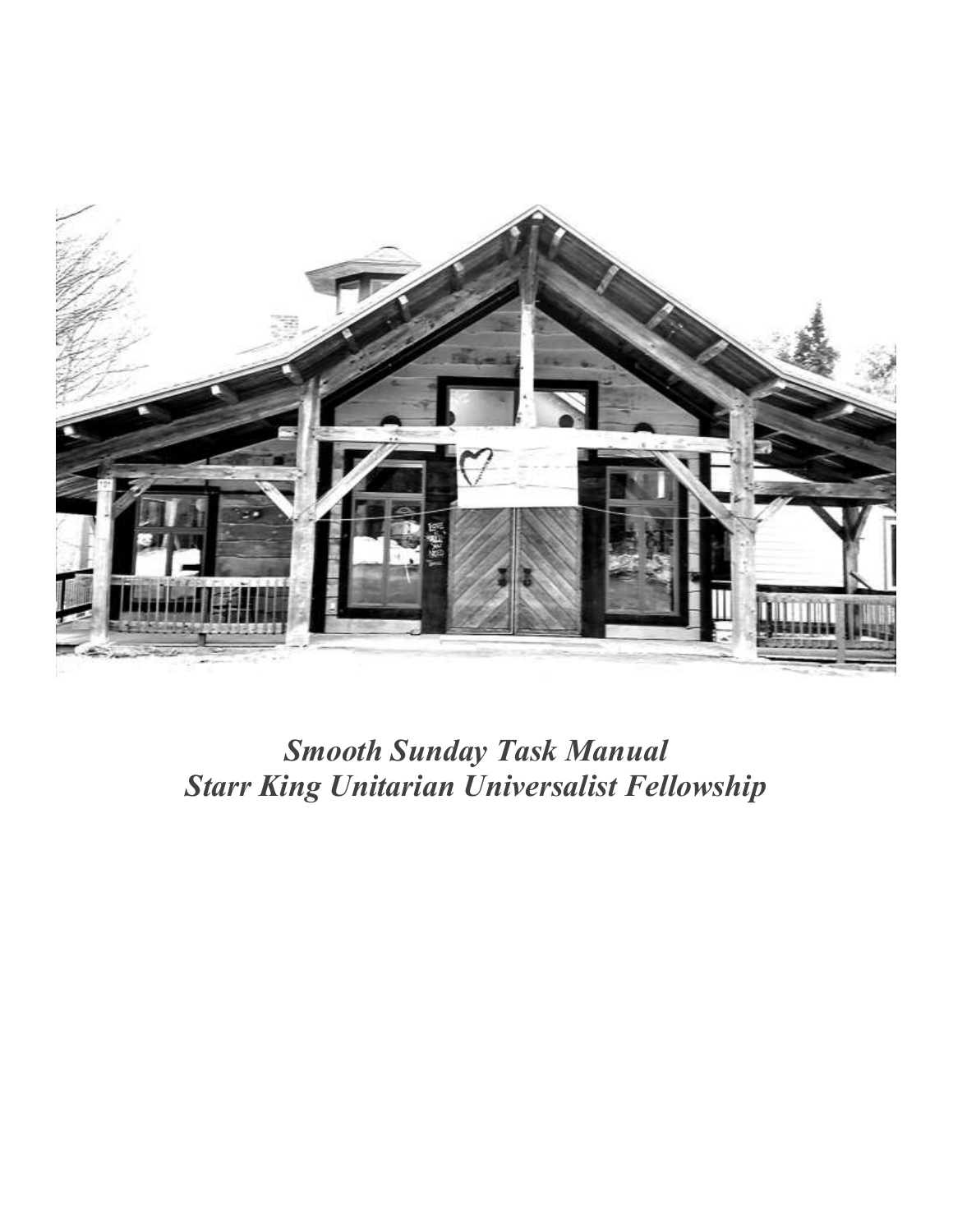# Smooth Sunday Table of Contents

| Smooth Sunday Task Manual | Page 2 of 20 |
|---------------------------|--------------|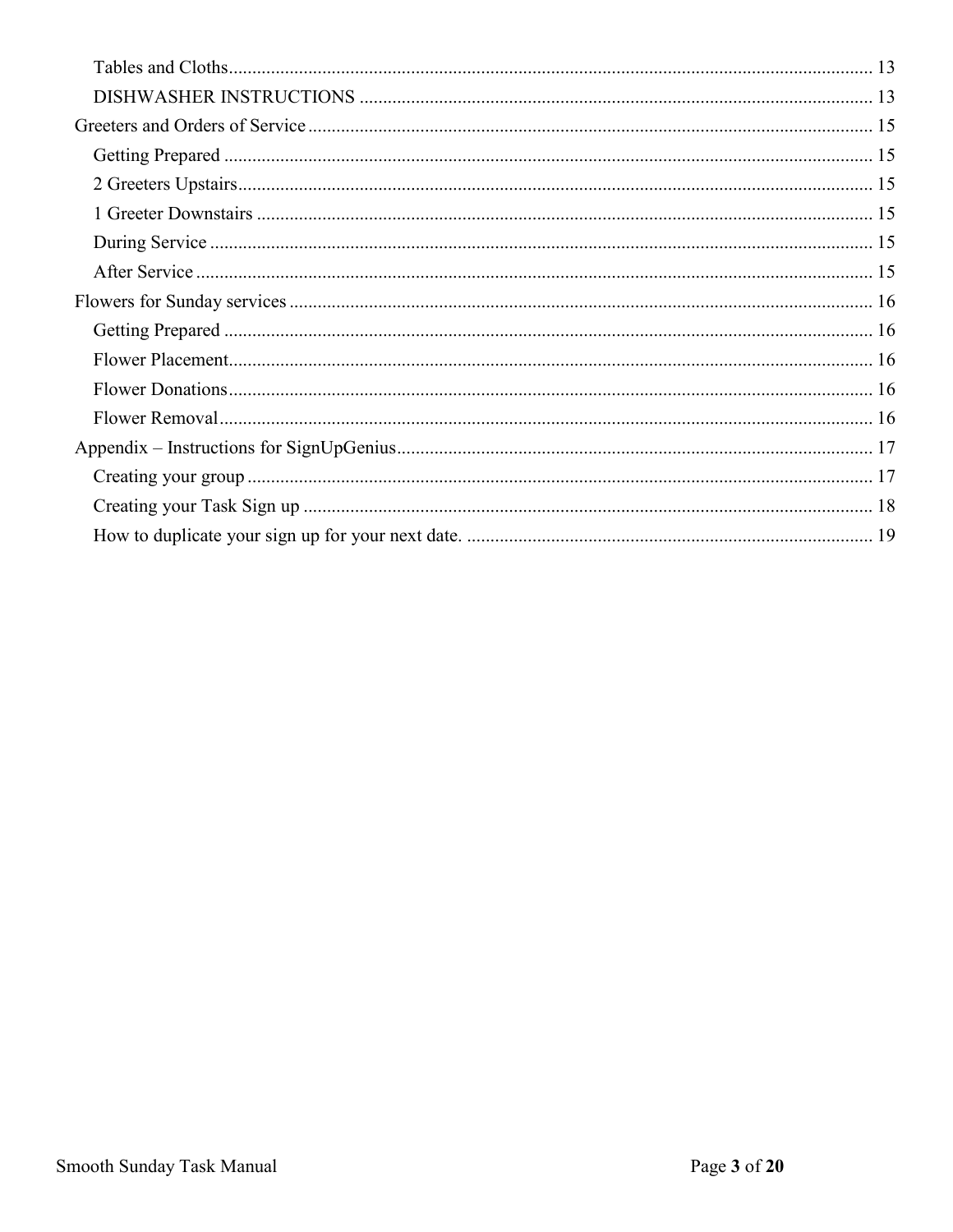# <span id="page-3-0"></span>*Smooth Sunday Steering Committee*

<span id="page-3-1"></span>Tasks

- Maintain Simple Church Smooth Sunday Groups.
- Schedule teams on Simple Church Calendar.
- Assign new members to a team.
- Update Smooth Sunday Task Manual as needed.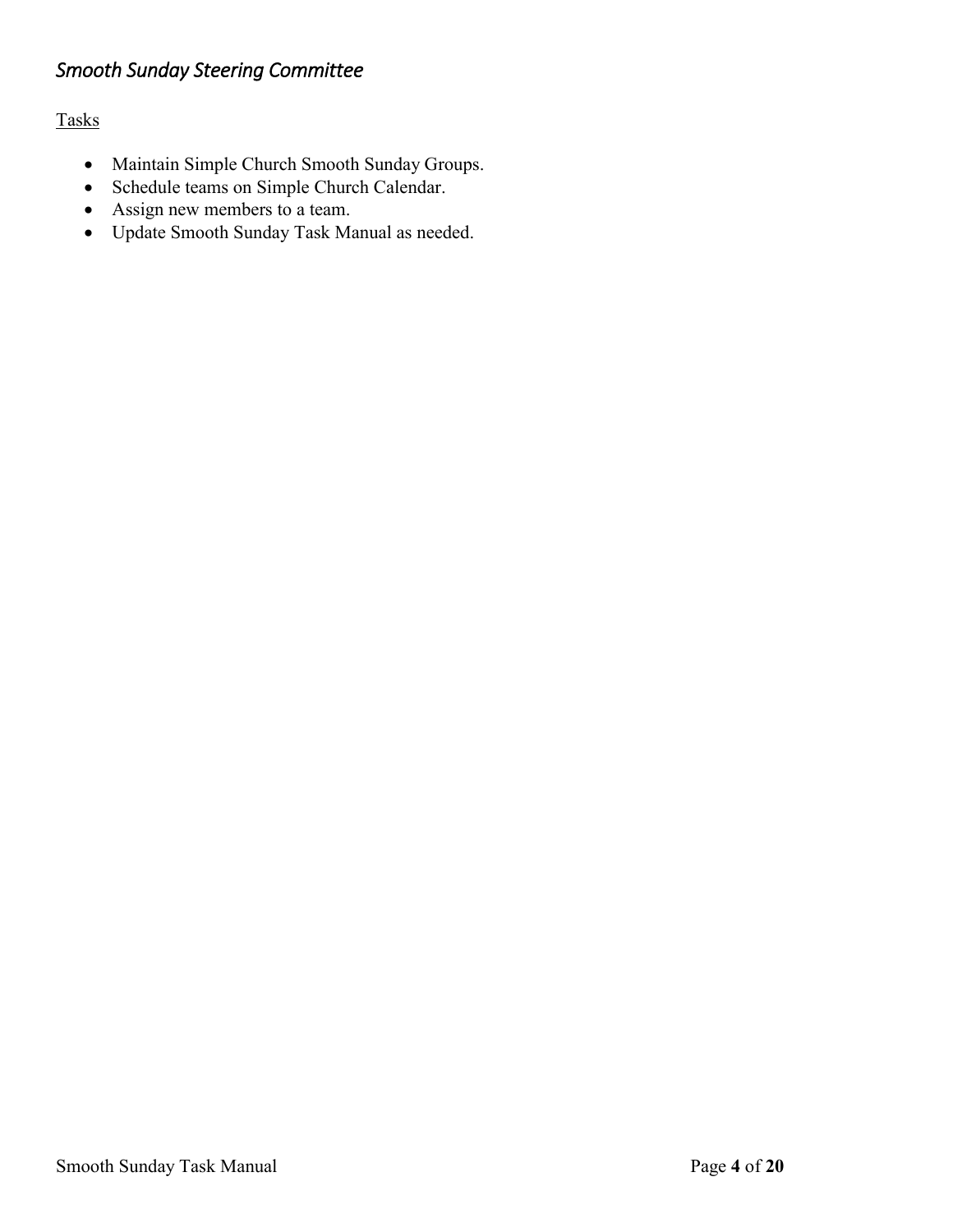# <span id="page-4-0"></span>*Team Leader*

## <span id="page-4-1"></span>Getting Prepared

Contact Team Members a week in advance to notify them of upcoming Sunday Committee and assign tasks. See the next section "[Communicating with Team Members.](#page-5-0)"

If a member or friend of the Fellowship has offered to bring flowers for the service, contact Fellowship Administrator by Wednesday to acknowledge flowers for OOS. In this case, do not include flowers as one of the tasks for the Smooth Sunday team.

Tasks to Assign – 9-11 total people needed

- Sanctuary Setup  $-1$  to 2
- Flowers  $-1$
- Greeters  $-3$
- Fellowship Hall Table and Snack Setup  $-2$
- Brewing Coffee, tea-1
- Fellowship Hall and Kitchen Cleanup -2
- Snacks ask everyone

## <span id="page-4-2"></span>Before Service

Check Foyer. Remove old flowers, dirty mugs, old bulletin board announcements. Place lost items in lost and found basket.

<span id="page-4-3"></span>After Service

- Ask team members about supplies needed. Note replacement items needed on clipboard outside administrator's office. E.g. coffee, tea, napkins, sugar, creamers, food bags, nametags, candles, etc.
- Notify steering committee of any issues.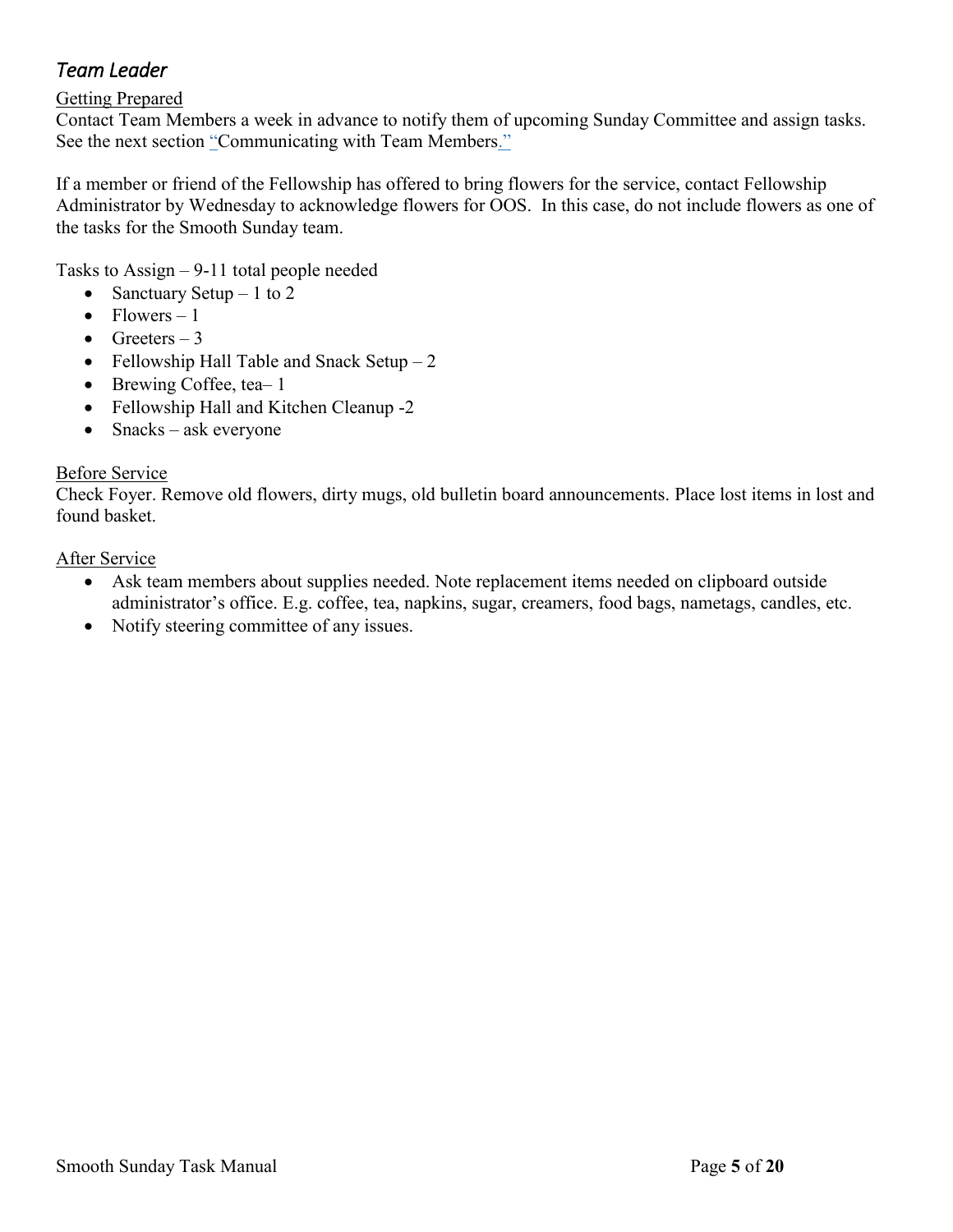# <span id="page-5-0"></span>*Communicating with Team Members*

## <span id="page-5-1"></span>How to view who's in your group.

- 1. Log into Simple Church
- 2. You should see all the groups you are in listed on your profile screen. Just click on your Smooth group name to view the members.

<span id="page-5-2"></span>How to mass email your group members.

- 1. Select everyone in the group by clicking the check box next to First Name in the heading bar.
- 2. Click the tool icon and scroll down and click on Send Email.
- 3. Enter a subject.
- 4. Uncheck the box next to "Send personally addressed messages" if you want the recipient list visible to everyone.
- 5. Enter content body and press Send.

## <span id="page-5-3"></span>How to ask people to sign up for Sunday tasks.

- 1. Log into SignUp Genius with your email address and password.
- **2.** See Appendix [Instructions for SignUpGenius](#page-16-0) for detailed instructions to create signup sheets.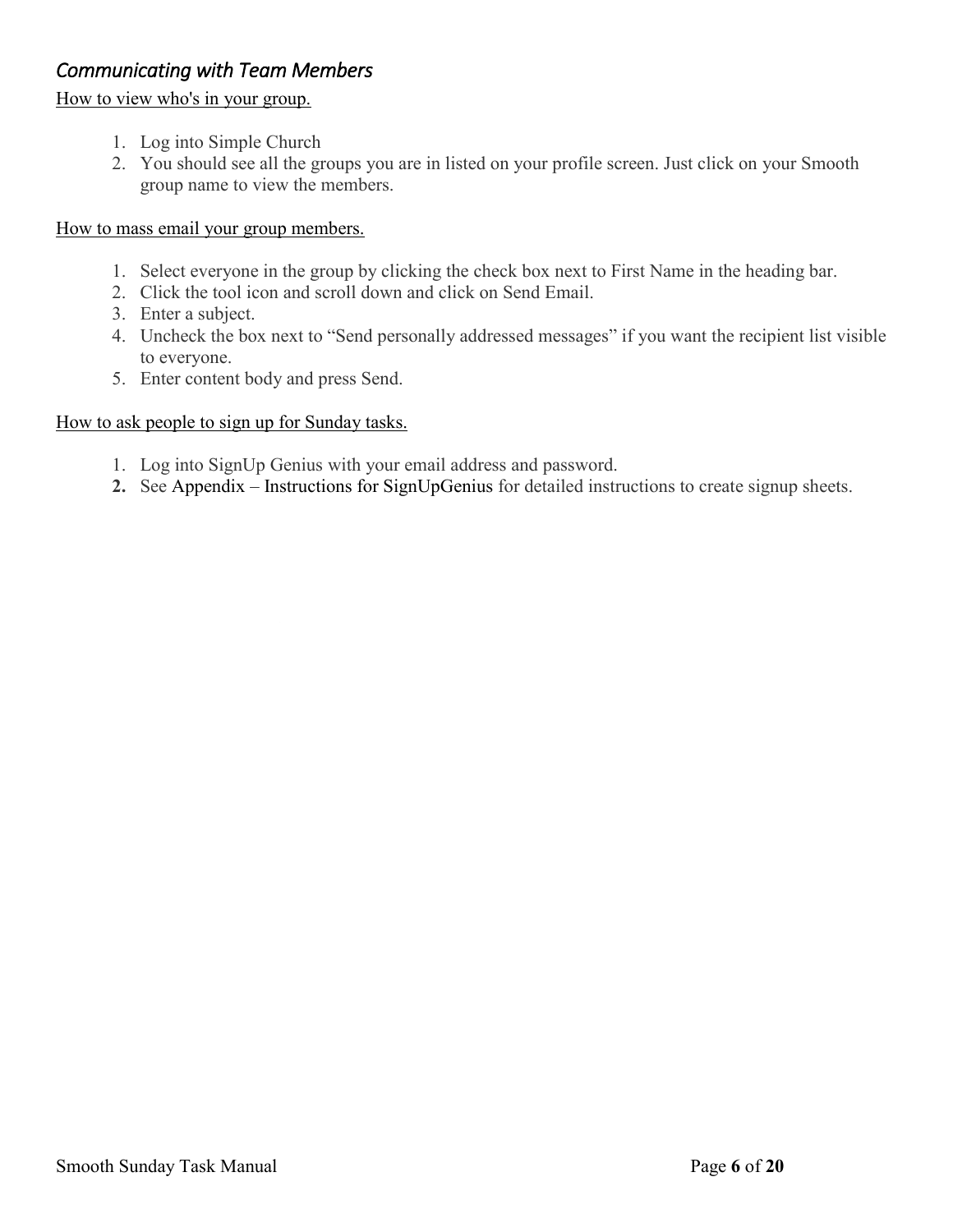## <span id="page-6-0"></span>*Sanctuary Setup for Sunday Worship*

<span id="page-6-1"></span>Getting Prepared

Number of People needed - 2

Estimated time needed for setup – 30-45 minutes.

Suggested arrival time - 8:30 a.m. A Saturday setup may be preferred.

Note that the choir rehearses from 8:30-9:15.

Meet briefly with the minister (or worship associate, if a lay led service) sometime before service starts for any special instructions.

Open all panels of the sliding wall in the back of the sanctuary (if not already open). (NOTE: The pictures of sanctuary and fellowship hall set up below are old and show the sliding wall closed and do not indicate the current practice to leave the wall open during services.)

## <span id="page-6-2"></span>Chair Setup

Some basic rules:

- 1. No chairs along the wall to left of entry
- 2. Chairs in rows near this area should not extend onto carpet (fire code to allow access to exit).
- 3. Chairs can be placed along the opposite wall (the wall with windows), leave about 3 feet between these chairs and the chairs in rows (also fire code).
- 4. Do not place chairs in the 2 spaces of the middle section closest to the door to reserve for someone in a wheel chair.
- 5. Rows in the back of sanctuary near children's play area should include no more than 6 chairs.
- 6. Alternate chairs with arms and chairs without arms (will also insure that every other chair has a holder for hymnals).

## <span id="page-6-3"></span>Hymnals

- 1. Place one each of gray and teal hymnals under the chairs with holders for hymnals. Do not place hymnals under chairs with nobody sitting behind (e.g. chairs up against wall).
- 2. Make sure that every second seat can access the gray and teal hymnals under seat ahead. If there are more than 2 seats in row behind for every hymnal rack (e.g. 5 chairs in row behind row with only 2 hymnal racks), place pair of hymnals on one of the chairs.
- 3. Place one pair hymnals on every second chair in front row and on chairs along window.
- 4. Place one pair hymnals on every second chair in the first row in the back of sanctuary (and do not place hymnals in the racks in front of this row).

## <span id="page-6-4"></span>Candles

- 1. Make sure chalice has fuel and wick
- 2. Fill to half-full if needed. Liquid wax and small funnel are located in storage closet closest to the front of sanctuary. (Make sure to use bottle labeled "liquid wax."). Wick in chalice should extend about  $1/8$ " out of holder. If needed, replacement wicks are in the storage closet. A pair of tweezers is attached to the large bottle of liquid wax in storage closet if you want to use this.
- 3. Check taper candles. Replace if more than half-burned. Additional candles are in the same storage closet as liquid wax. Melt a little wax to secure in place or use candle sticky wax if available. Store used candles in plastic bin in storage cabinet.
- 4. Check silent candles on small round table. Replace if needed.
- 5. The brass candle lighters have a heavy brass reservoir that holds liquid wax and contains a wick. One is placed on chalice table and the other is on the small round table in front of pulpit (for lighting of silent candles). Check to make sure each has fuel by lighting the wick briefly and blowing out. If necessary, unscrew the end of the brass reservoir near the wick and fill with liquid wax and screw back into place. (NOTE: the candle lighters have a screw at base of the reservoir – away from the wick. This screw only attaches the reservoir to the stick and should not be touched.)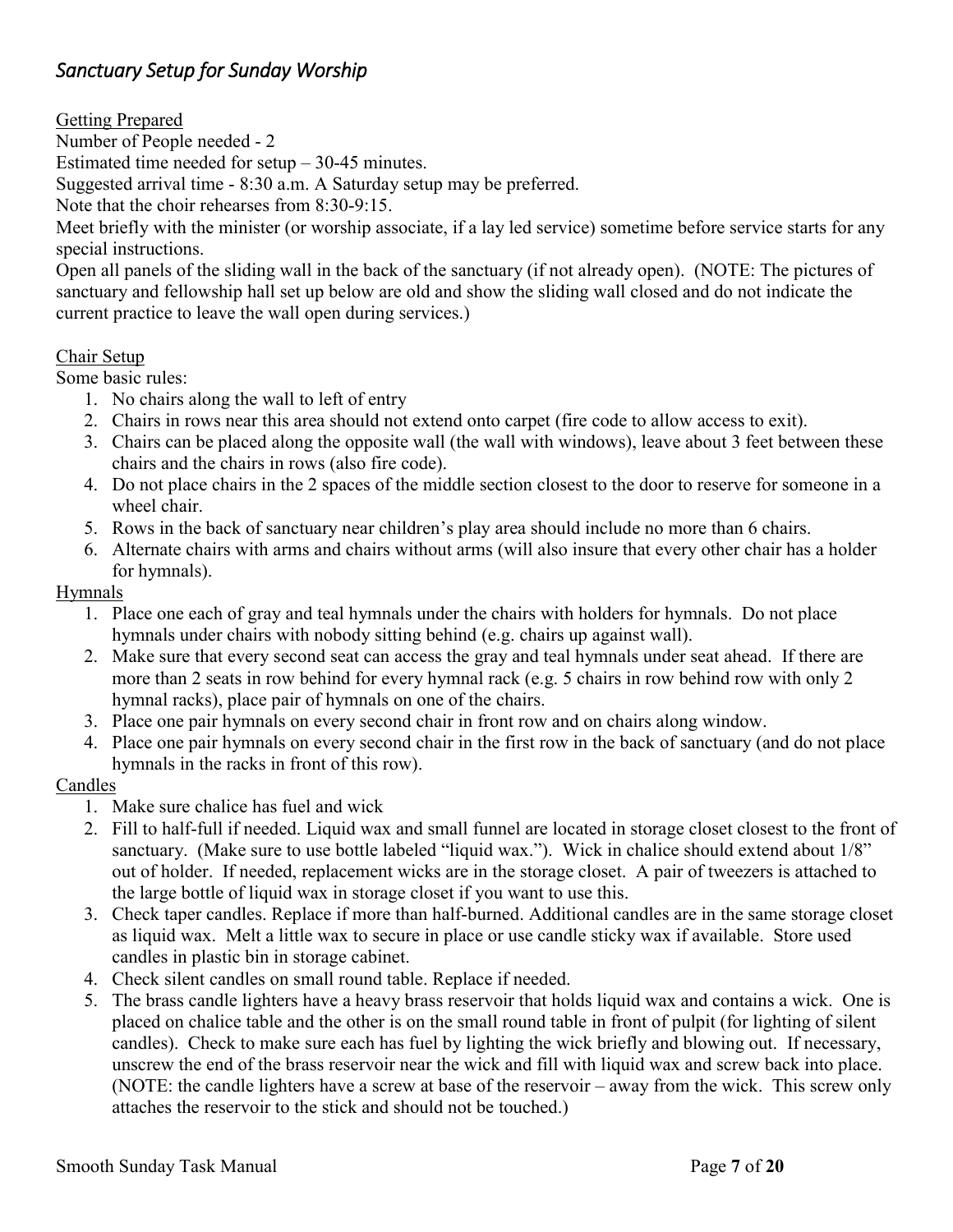- 6. At 9:20 Use matches (on shelf under pulpit) to light 2 candles: the freestanding candle to the left of the chalice and the center candle on the silent candle table beside the pulpit, where candles may be lit during the offering.
- 7. Turn on all lights in the sanctuary, including chancel area, back, and side.

## **Microphones**

1. Turn on and test remote mic. The "on/off" button is labeled "mute" (not intuitively obvious). Hold button in until green light comes on. Replace batteries if needed (in wall cabinet at back of sanctuary). Make sure microphone is on and place on chalice table.

## After the service has ended

- 1. Extinguish all lit candles this is usually done by Worship Associate, but you should double check.
- 2. Notify Team Lead if supplies are running low (i.e. candles, fuel etc.),

Updated 11/28/18 by Joe Kelaghan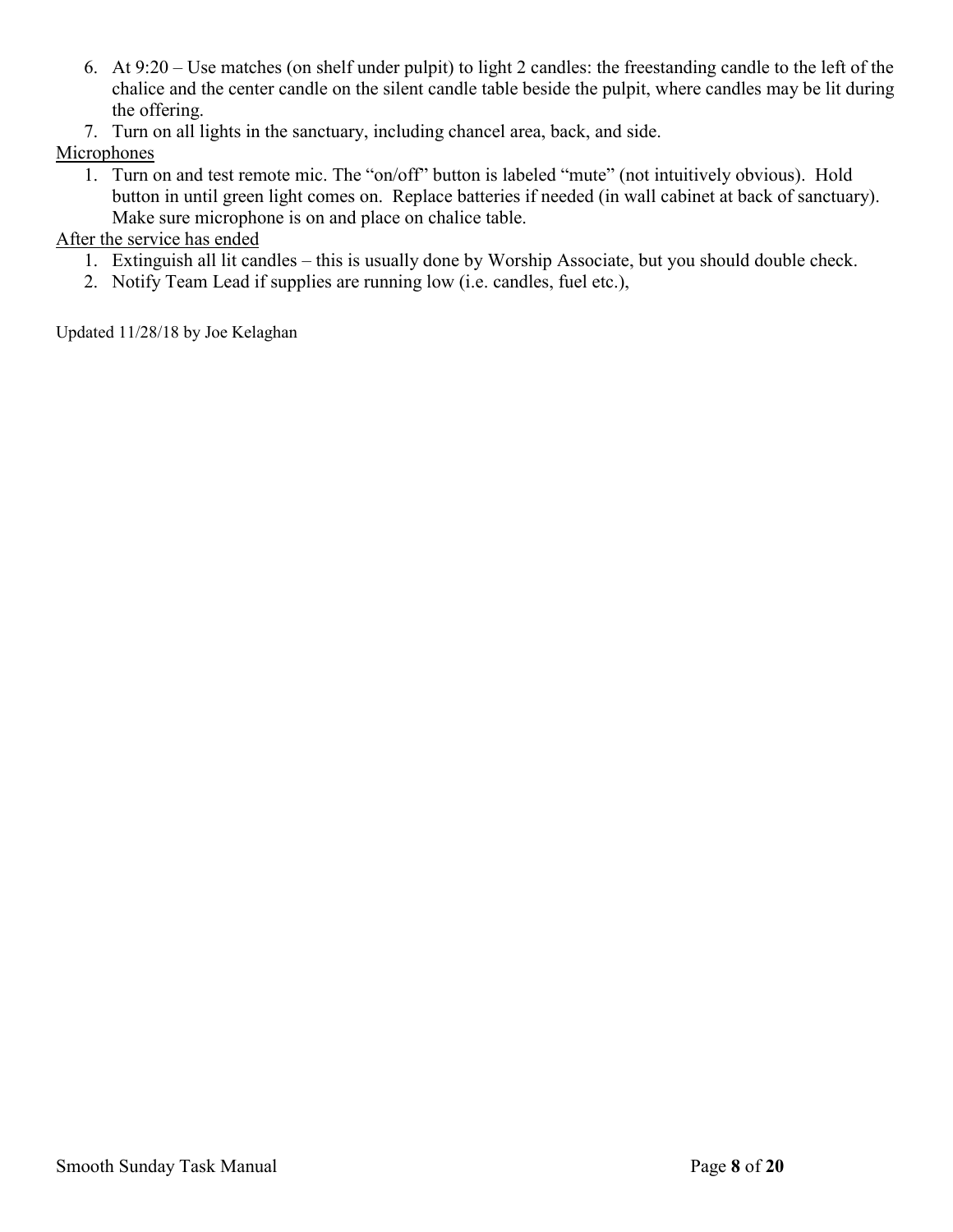# <span id="page-8-0"></span>**Sanctuary Setup Photos**





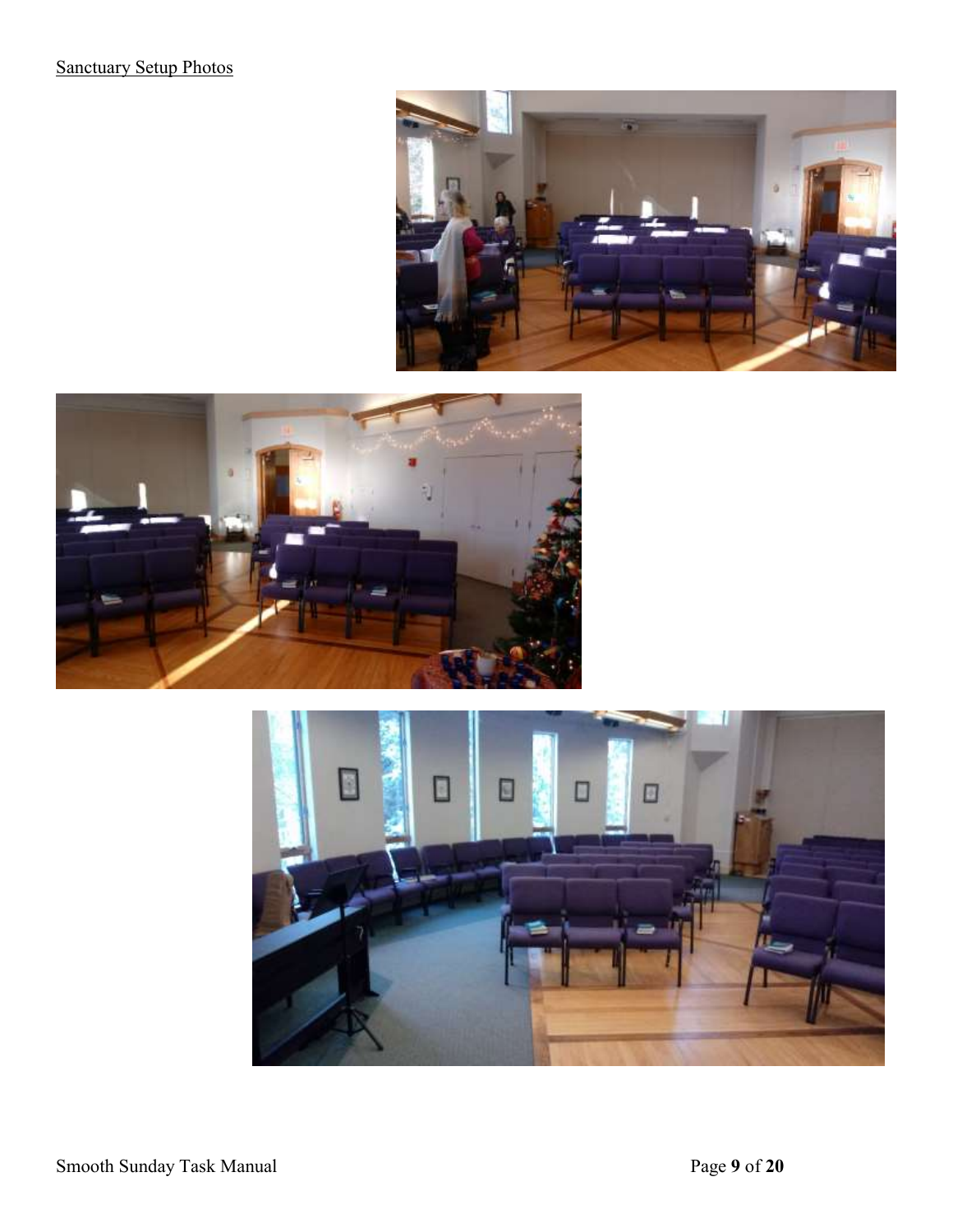# <span id="page-9-0"></span>*Fellowship Hall Setup*

<span id="page-9-1"></span>Getting Prepared Number of People needed - 2 Suggested arrival time - 8:50 a.m. Estimated time – 30 minutes

## <span id="page-9-2"></span>Table Setup

- 1. Set up 2 long tables end-to-end along wall next to kitchen.
- 2. Put 2 tables somewhere in the middle of the room. Cover all with table cloths that are in the corner of the kitchen near the coffee machine.
- 3. Set up 4 card tables near the Sanctuary and set 3 chairs at each one. Cover with cloths found in cabinet drawers or in Fellowship Hall closet on shelf.
- 4. Set rolling cart by kitchen door for dirty cups.
- 5. Put out Donation basket and sign on back of table where coffee pots are.

## <span id="page-9-3"></span>Mugs, Carafes, Drinks

- 1. Put out clean mugs in 3 areas where the Coffee, Decaf, and Hot Water carafes will go.
- 2. Put out either mugs or cups on the table next to the windows, along with some napkins.
- 3. Put sugar and substitute sugar cups by each area, along with several spoons on small plates for stirring. These can be found on wall next to door in kitchen are shelves where the teas basket, sugar bowls, and milk/cream pitchers are. Take tray that is set up with sugar bowls, spoons, and metal ID tents to Fellowship Hall along with small plates to put dirty/used spoons on.
- 4. Jars for water are on the top shelf above the sink. There is a dark blue plastic upside down bowl that sits on the table and the water jar goes on it. Fill one with water and some ice cubes and put in refrigerator until time for coffee. This keeps it cold. Put out a jar of juice if available.

## <span id="page-9-4"></span>**Snacks**

- 1. On center tables, set out snacks, keeping those that could dry out covered until later.
- 2. Put out napkins and either paper plates or small snack plates in a few spots.

## <span id="page-9-5"></span>Before Service is Over

About 10 min. before service is over, go to kitchen,

- 1. Put out carafes, cream and milk pitchers, water jug,
- 2. Uncover foods (if they have a hard cover, put it underneath the container.
- 3. Flip ON switch for Hot Water (nearest door) and turn power on dishwasher.

Updated 12/12/17 by Barbara Spike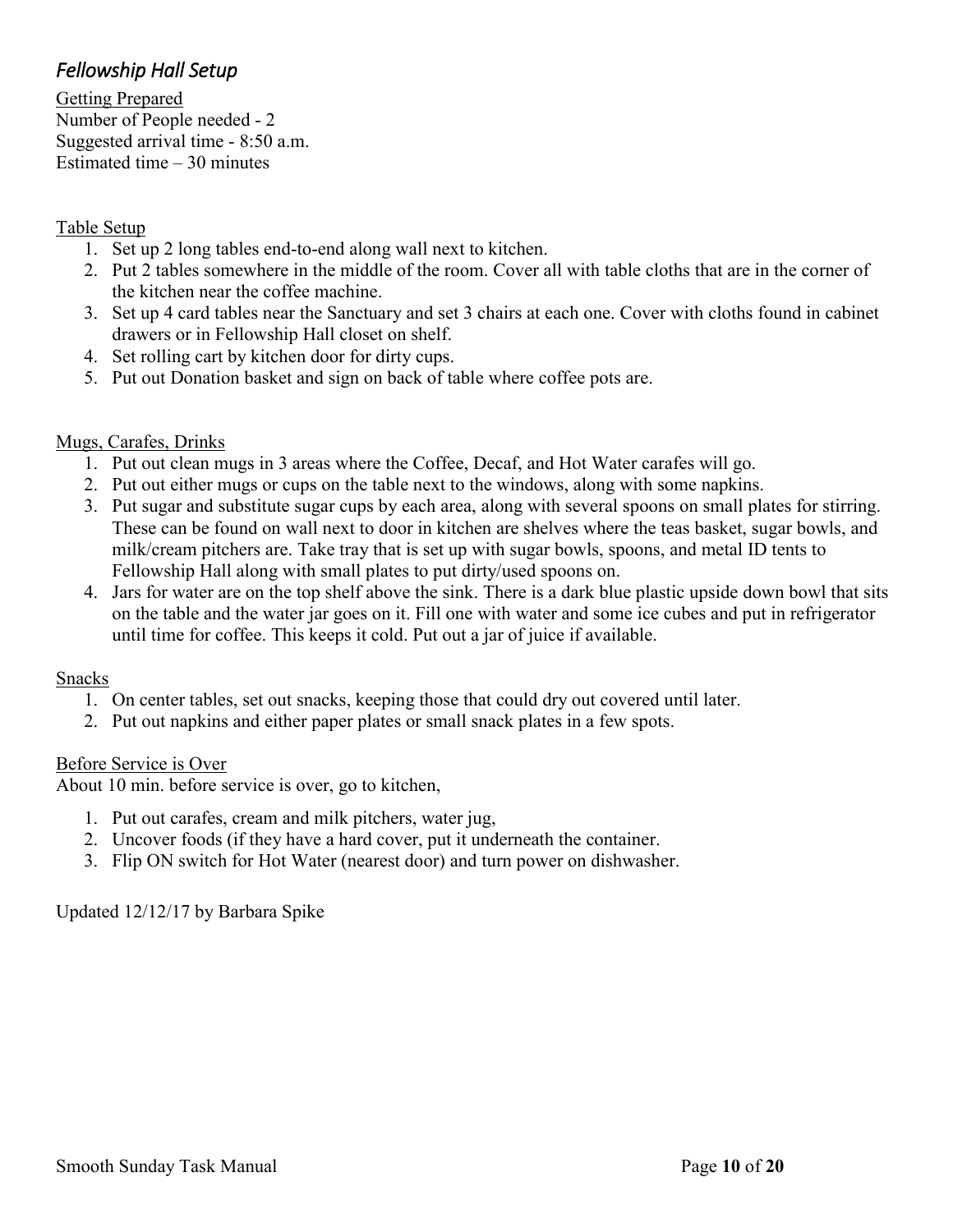# <span id="page-10-0"></span>Fellowship Hall Setup Photos







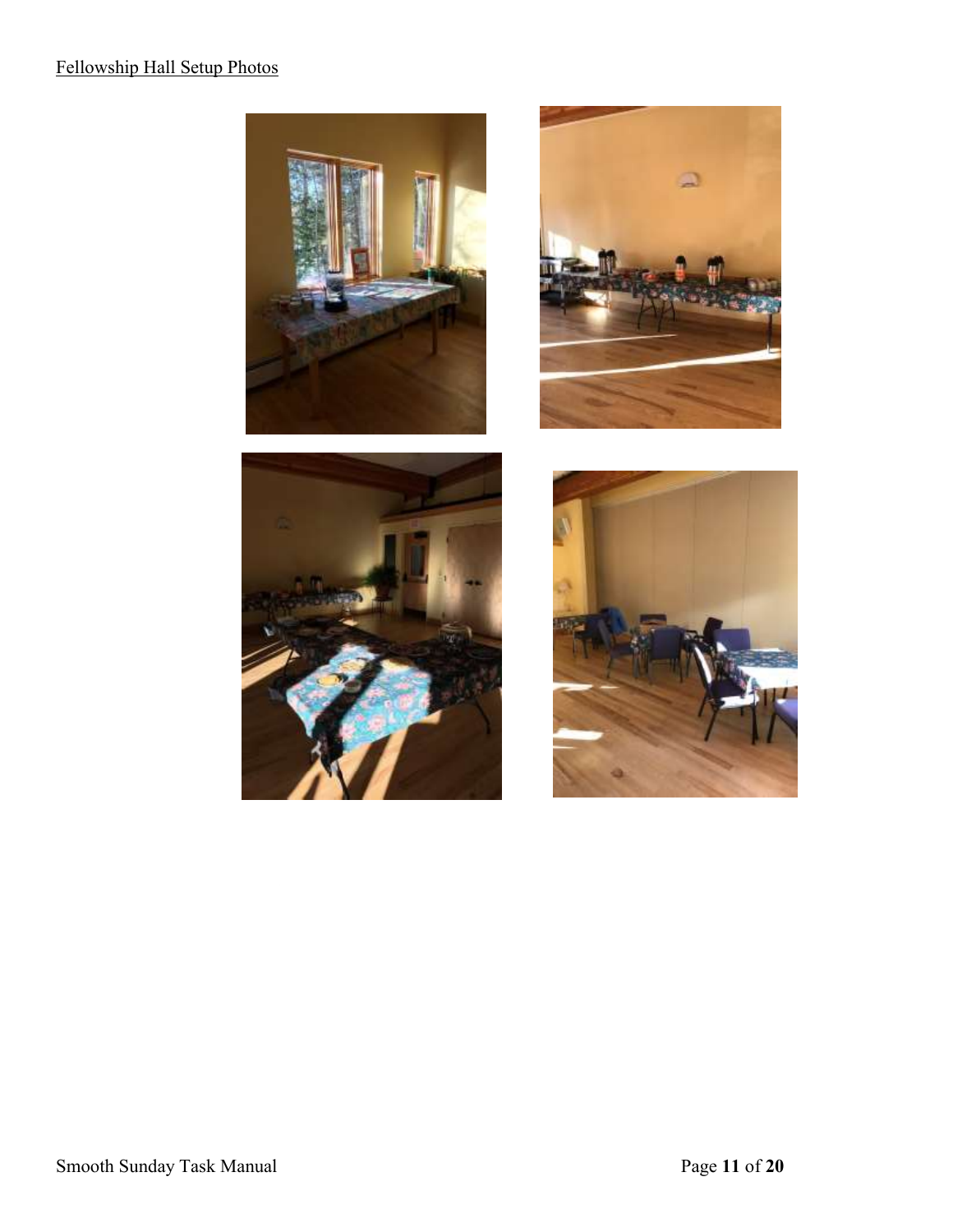# <span id="page-11-0"></span>*Coffee and Beverages*

<span id="page-11-1"></span>Getting Prepared Number of People needed - 1 Suggested arrival time - 9:10 a.m. Estimated time – 15 minutes

## <span id="page-11-2"></span>Brewing Coffee

- 1. Turn on the machine. Switch (labeled #1) on left side of the unit. It will take 10 minutes for water to reach brewing temperature (200 deg F)
- 2. Press button #2 to "enable brew to ON". Do for both stations



- 3. Place filters in the funnels, add 2 cups for regular coffee and 1 cup for decaf per pot
- 4. Remove inserts from the pots and place under the funnels.
- 5. Press #3 to begin brewing



- 6. Allow brew to finish and drip residual water
- 7. Remove funnels and dispose of filter and grinds in sink with a disposal (basin to the left in the double sink next to the dishwasher)
- 8. Put inserts in the pots and close cover, place on table or counters
- 9. Make 2 pots of regular and 2 pots of decaf coffee.
- 10. Once brewing complete, turn off the machine (switch #1), wash pots and funnels by hand, rinse and dry. Store on shelf under the coffee machine.

## <span id="page-11-3"></span>Hot Water for Tea

- 1. THE ORANGE MARKED POT AND ITS PUMPING INSERT ARE ONLY TO BE USED FOR HOT WATER FOR TEA.
- 2. Fill the "Hot water/tea" pot (orange label) by placing an empty funnel in the brew station, set the pot under an empty funnel and run a brew cycle (button #3)
- 3. When putting the pots on the table, put the matching pots behind the other so you can monitor when a pot is empty and more needs to be made.

## <span id="page-11-4"></span>Cold Drinks

1. Set up cold drinks and water on the water table.

## <span id="page-11-5"></span>**Supplies**

Notify Team Lead if supplies are running low: coffee, tea, sugar, creamer, napkins, food storage bags. Updated 4/11/19 by Fred Kelsey

Smooth Sunday Task Manual **Page 12** of **20**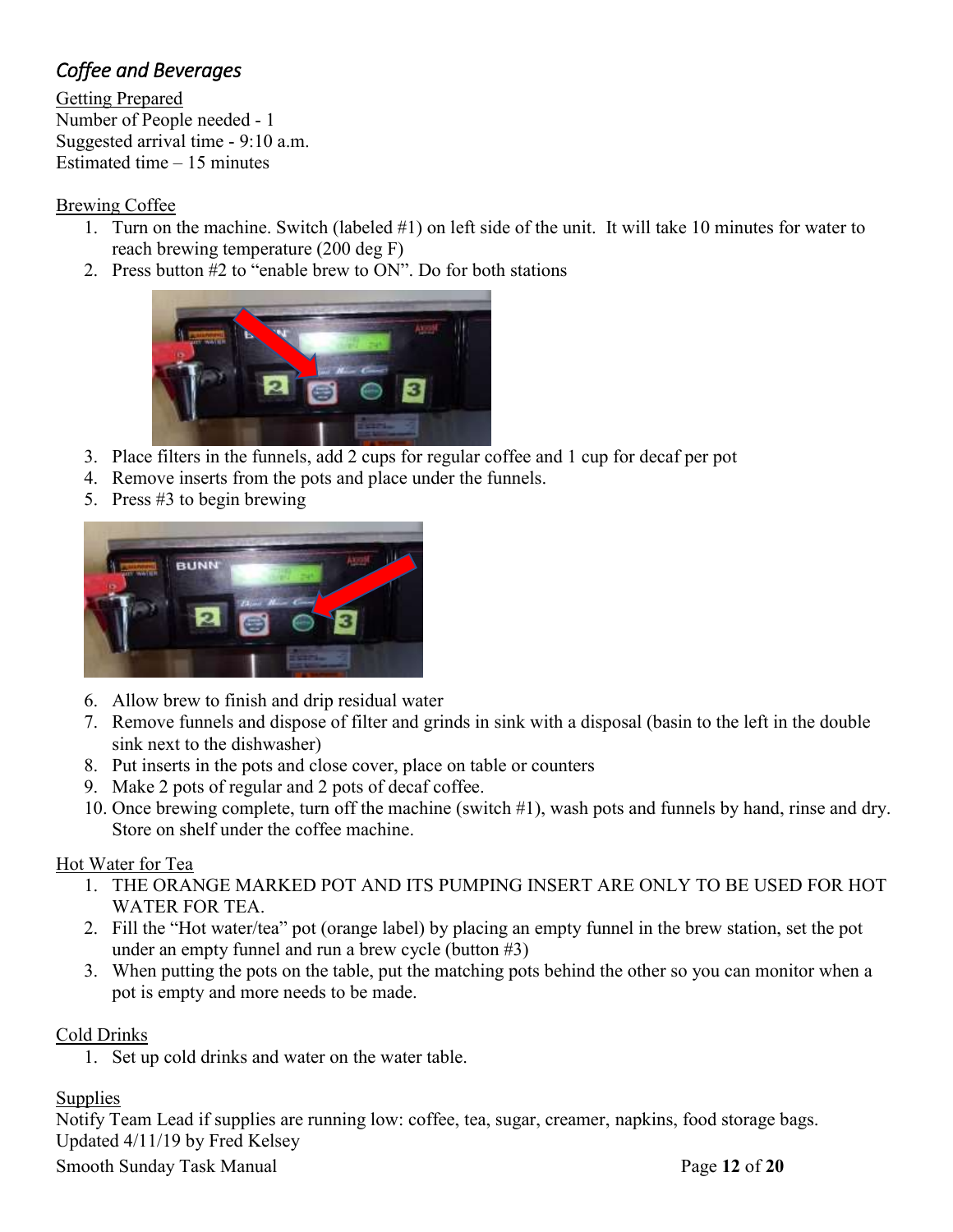# <span id="page-12-0"></span>*Fellowship Hall and Kitchen Cleanup*

<span id="page-12-1"></span>Getting Prepared Number of People needed - 2 Suggested arrival time - 11:00 a.m. Estimated time – 20 minutes

## <span id="page-12-2"></span>SINK Faucet operation:

Set temperature controls by hot and cold knobs. Use knob under the faucet to turn on/off/ volume of water. Also can use sprayer when this is done. Don't use Hot/Cold knobs to turn water on and off. Only turn on at start and off at end of clean up.

#### <span id="page-12-3"></span>Cleaning the Coffee Pots

- 1. Turn off the #1 switch when you are done. The pots and funnels should be washed by hand, never immerse in water, and then rinsed and dried or air dried and placed next to the coffee machine.
- 2. The metal trays can be wiped down with mild soap and water.
- 3. Throw the coffee grounds and filters into the garbage.

#### <span id="page-12-4"></span>Mugs and Snacks

- 1. Check Sanctuary and Foyer for rogue dirty mugs.
- 2. Load mugs into dishwasher and start.
- 3. Either take home or store leftover snacks. Leftover freshly baked cookies (if found) can be frozen for use at another time.

#### Plates

Put pegged dishwasher rack in sink closest to dishwasher and put plates in this. When full, spray down the plates to remove any food particles. Then load into dishwasher.

#### <span id="page-12-5"></span>Sugar Bowls and Tents

- 1. Put sugar bowls, metal ID tents, and coffee mugs with clean spoons back on tray.
- 2. Fill sugar/sweetener bowls for next shift.
- 3. Place tray back on shelf in kitchen.

#### <span id="page-12-6"></span>Tables and Cloths

- 1. Fold up and replace tables to closet.
- 2. Take home dirty table cloths to wash as needed. Put clean cloths on shelf in Fellowship Hall closet.

#### <span id="page-12-7"></span>Dishwasher Instructions

- 1. Turn water pump to "ON". White switch to right on wall.
- 2. Turn on dishwasher switch at the base of the unit to "ON".

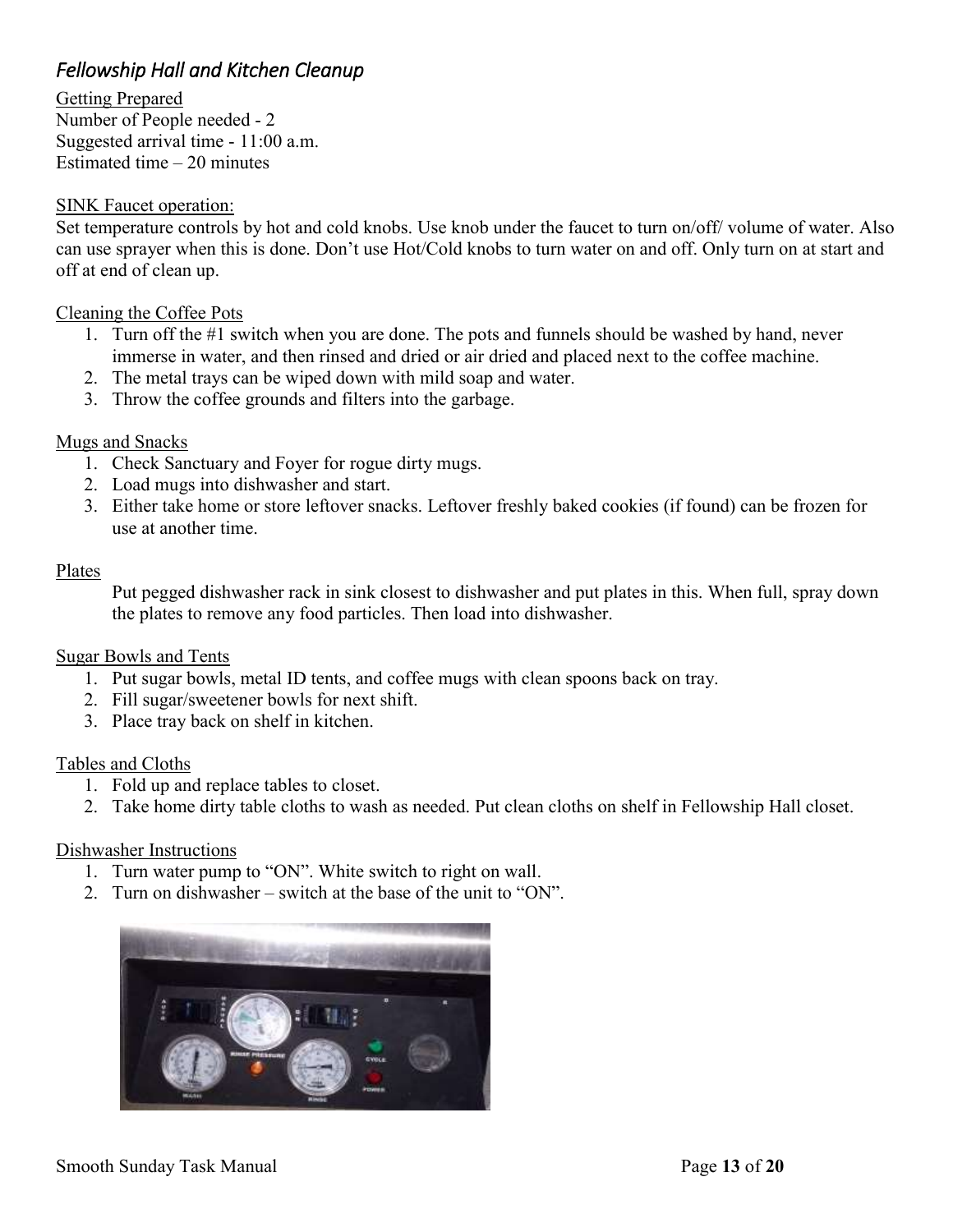- 3. Run a prep cycle. Close the washer door, no dishes and push the "ON" button on the upper right corner of the door
- 4. Load a single tray of rinsed dishes, throw in one tablespoon of soap powder, close the door and push the "on" button. Cycle will be completed in 2-3 minutes. Note dishes will be HOT
- 5. Repeat step 4 until dishwashing is complete.
- 6. Close dishwasher door, turn dishwasher "OFF" (same switch as step 2), Washer will run a sanitize cycle and pump out the hot water.
- 7. Once all sink and dish activities are completed, turn the water pump "OFF" (switch on the wall, step 1)

Lock all doors to building and close and lock all windows. If another group is still using the building when you are ready to leave, leave only the minimum number of doors/windows open and coordinate with leader of remaining group to make sure building is locked.

Updated 4/11/19 by Fred Kelsey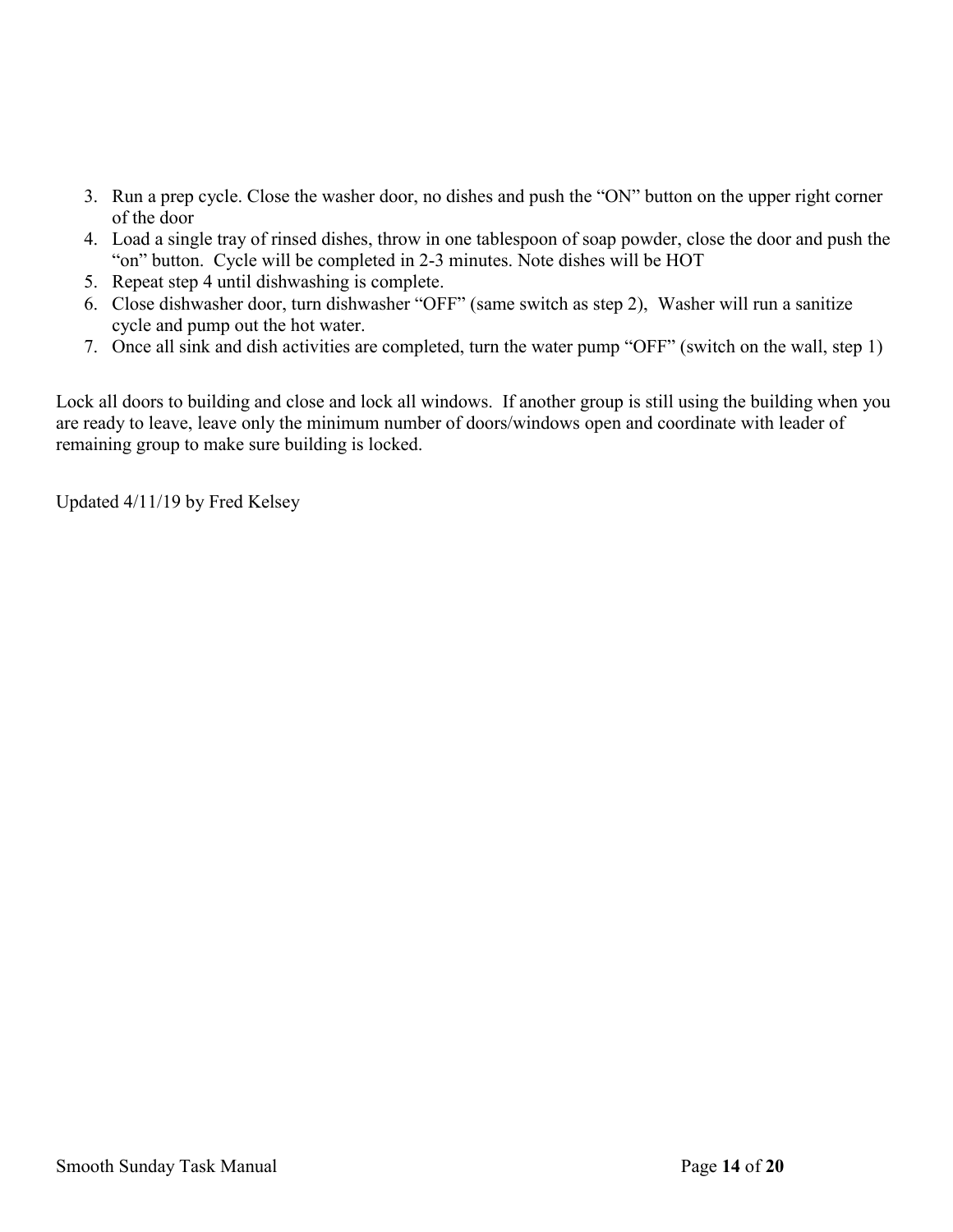## <span id="page-14-0"></span>*Greeters and Orders of Service*

<span id="page-14-1"></span>Getting Prepared Number of People needed – 3 Greeters, 1 to pass out Orders of Service Estimated time  $-1$  hour, 15 minutes Suggested arrival time - Be at the bottom door and front entrance door and sanctuary door by 9:05. Upstairs have a supply of sticky nametags and both a marker for those and a pen for the guest book. Extra nametags can be found in the membership closet next to the downstairs kitchen cabinets.

<span id="page-14-2"></span>2 Greeters Upstairs Each person should wear a yellow greeter tag. First Greeter stays near Guest book and nametags.

Offer visitors nametags.

Encourage visitors to sign the guest book.

Tell newcomers about the Welcome Table and Visitors Packets at the Welcome Table.

Second Greeter hands out Sunday Bulletin by sanctuary door and chats with visitors. This greeter should stay near door for about 10 minutes after service begins to seat latecomers.

<span id="page-14-3"></span>1 Greeter Downstairs

Each person should wear a yellow greeter tag.

Greet everyone.

Especially focus on new people and explain where the stairs are.

Tell them there are greeters upstairs.

If there are children, introduce everyone to the RE (or person in charge). Explain to parents that children can stay with them during service if they wish.

<span id="page-14-4"></span>During Service Two Greeters pass the offering baskets.

<span id="page-14-5"></span>After Service Meet with new visitors if possible. Try to answer questions. Introduce them to other people. Notify team lead if nametags are running low. Notify Membership committee if any visitors need follow-up.

NOTE: greeters no long take or record attendance at service.

Updated 12/12/17 by Connie Maatta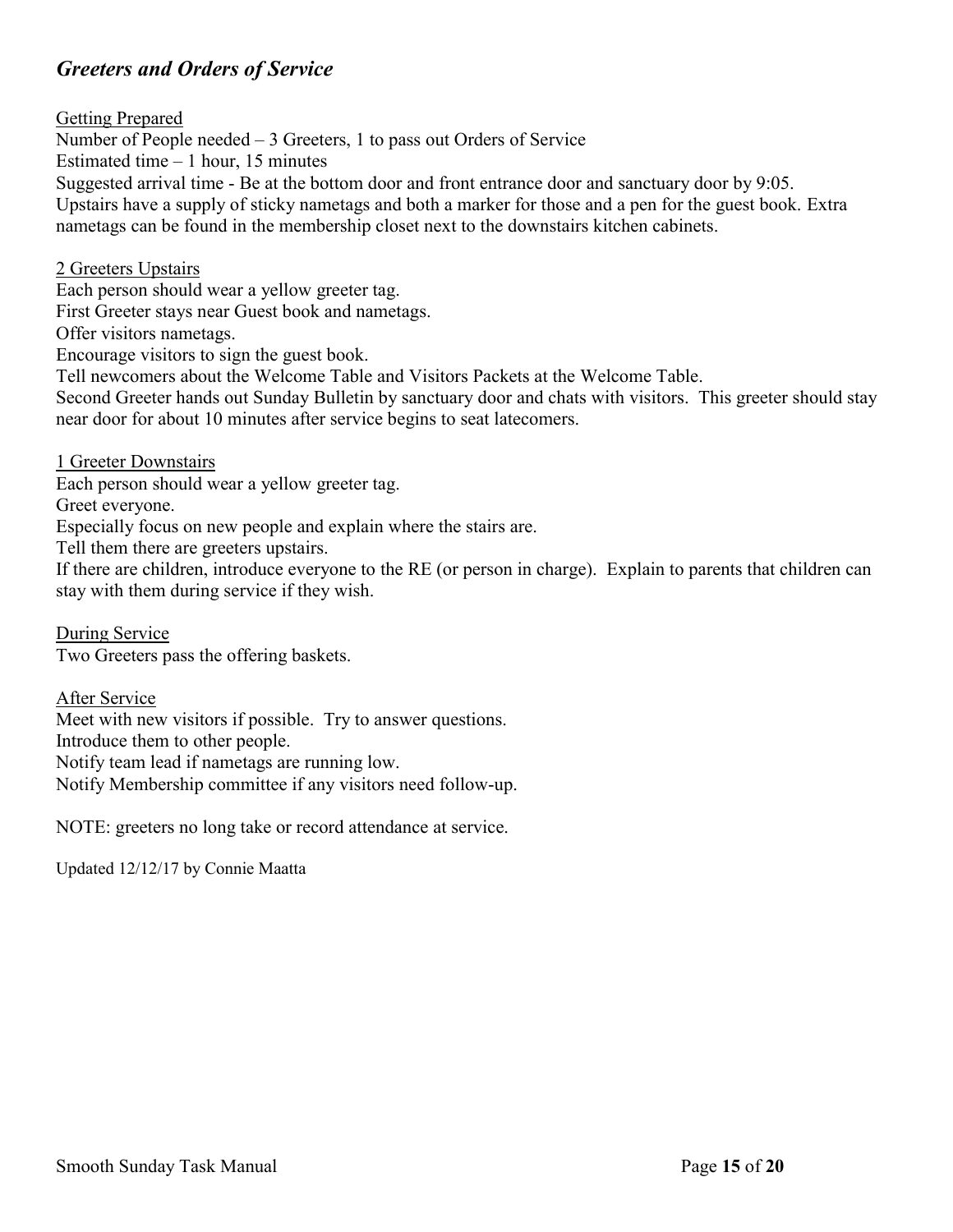## <span id="page-15-0"></span>*Flowers for Sunday services*

<span id="page-15-1"></span>Getting Prepared Suggested arrival time - 9:20 a.m. Number of People needed - 1

<span id="page-15-2"></span>Flower Placement Place flowers on table at far right of the chancel.

## <span id="page-15-3"></span>Flower Donations

If a member or friend of the congregation wants to donate flowers for a Sunday, they should contact the leader of the Smooth Sunday team for that Sunday (schedule of Smooth Sundays teams is posted on SimpleChurch) to agree to bring flowers and state the reason for bringing flowers that day (if applicable). In this case, the team leader will notify the Fellowship Administrator by Wednesday before the service to provide the name of the person donating the flowers (and the reason for the donation, if stated).

If no one has donated flowers for the scheduled Sunday, the Smooth Sundays team should choose a team member to bring flowers. The cost of the flowers should be apportioned among the team as the team thinks best.

#### <span id="page-15-4"></span>Flower Removal

The Smooth Sunday team should remove the flowers and retrieve the vase at the end of the service.

Updated 11/28/18 by Joe Kelaghan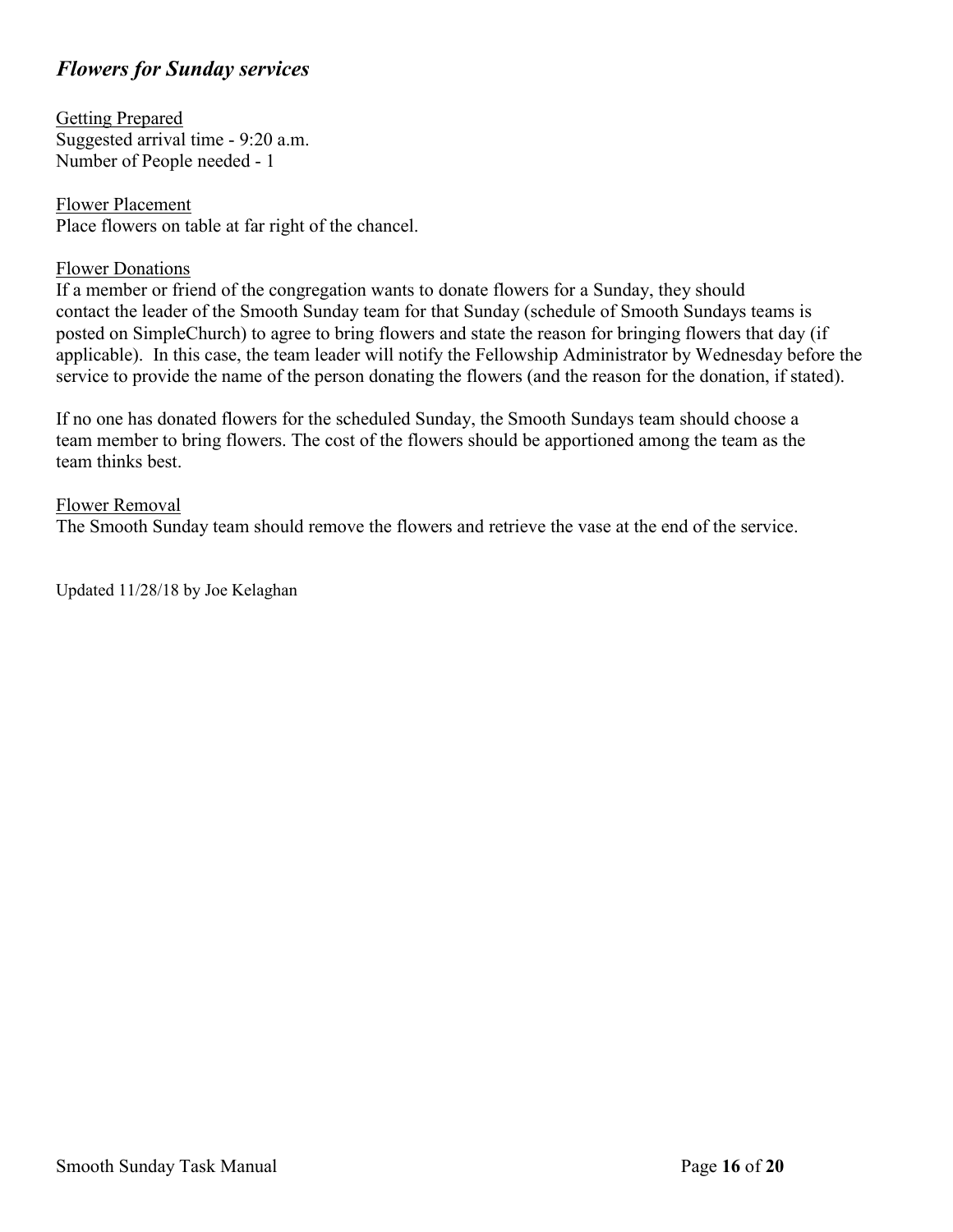## <span id="page-16-0"></span>*Appendix – Instructions for SignUpGenius*

## **Instructions for Creating Events on Signup Genius for Smooth Sundays**

This section explains how to create your Smooth Sunday group, how to create a Signup from scratch and how to duplicate a previous signup for a new date.

## <span id="page-16-1"></span>Creating your group

- 1. Login to Signup Genius with your username and password. Click Log In on the top right menu bar.<https://www.signupgenius.com/>
- 2. Click on the Groups icon on the left.



- 3. To add a new Group, click on "+Add New Group" and enter a group name such as "Smooth Sunday Yellow Team".
- 4. To add people, click on "+Add Members"

| Group Members <sup><sup>*</sup></sup>                                                                  |       | + Add Members |
|--------------------------------------------------------------------------------------------------------|-------|---------------|
| Name $\sim$                                                                                            | Email |               |
| There are no members in this group. Click the Add Members button to add some members to<br>this group. |       |               |

- 5. Click on "Manually enter emails" and enter the email addresses of each member in your Sunday Team group. (You can view all your members in Simple Church.)
- 6. Once complete you will see your group listed under the Group icon on the left menu bar. To edit, add or remove people, click the pencil icon next to the group name.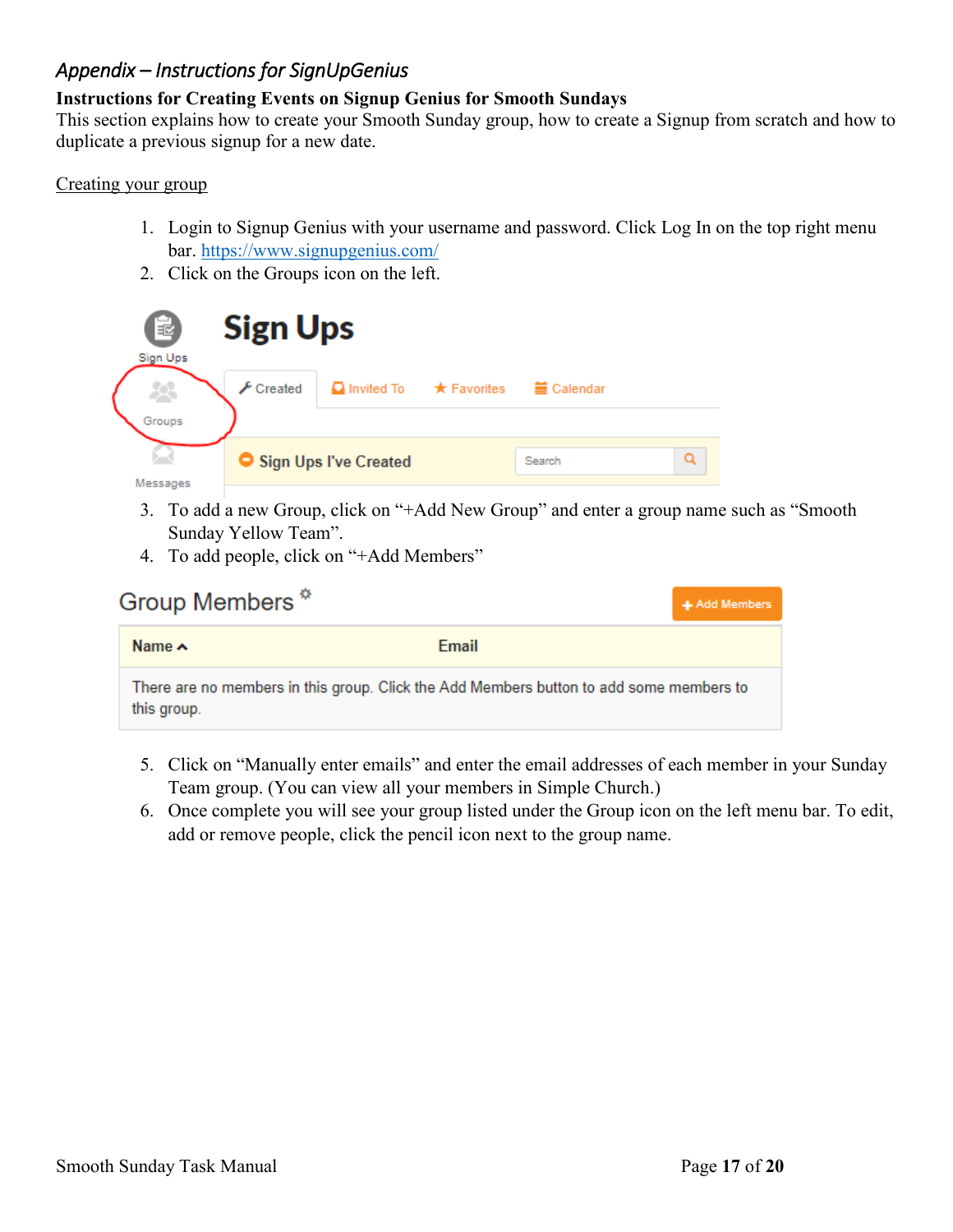#### <span id="page-17-0"></span>Creating your Task Sign up

In the next steps you will add a title, date and time, Sunday tasks, and send the invitation.

1. Click on the "Create a Sign Up" button on the top right menu bar.



2. Be sure your Team name is in the existing group window. Now enter a title. This will be the subject line of the email invite, so it's a good idea to include the date.

| 1) General Details $\mathbf{\Theta}$                                                      | 2) Theme                                                     |  | 3) Dates/Times 4) Slots                              | 5) Settings            | 6) Preview                | 7) Invite/Publish |
|-------------------------------------------------------------------------------------------|--------------------------------------------------------------|--|------------------------------------------------------|------------------------|---------------------------|-------------------|
| Name of Your Group                                                                        |                                                              |  | Use one of my existing groups                        |                        | Smooth Sunday Yellow Team |                   |
|                                                                                           |                                                              |  | Create a new group called                            |                        |                           |                   |
| Title of Sign Up                                                                          |                                                              |  | Smooth Sunday Yellow June 16                         |                        |                           |                   |
| Description (Use this area to provide any instructions or details to your group members.) |                                                              |  |                                                      |                        |                           |                   |
| a Source<br>Size -<br>Font<br>$\overline{\phantom{a}}$                                    | $X\oplus$ G G G $\leftrightarrow$ $\parallel$ Q th F $I_{x}$ |  | $\equiv \Omega$<br>A. 2. B J U   J : 1 1 1 1 2 3 3 1 | $\circledcirc$<br>- 89 |                           |                   |

- 3. Scroll down to click the "Continue" button.
- 4. Choose a theme. We've been using the popular theme called "Appointment III." But you can choose any. Some are not free and will prompt you to buy when you click. Click "Continue."
- 5. On the Date/Time screen, click "One Time" and enter the date and time of your Sunday. It's a good idea to enter 9-11 a.m. so people know to come early. Click "Continue."
- 6. Enter the tasks and how many people are needed for each. Enter additional information in the Help Comment column.

| Edit or Delate Your Slots:<br>Drag the town to re-arrange your order or siphabetize your rows. |          | / Edit Selected<br><b>M</b> Delais Selected |  |           |        |
|------------------------------------------------------------------------------------------------|----------|---------------------------------------------|--|-----------|--------|
| Sian Up Stat                                                                                   | # Wanted | Help Comment                                |  | Edit      | Delete |
| Note: Only name and comment are seen by participants. .                                        |          |                                             |  | O         |        |
|                                                                                                |          |                                             |  | G         |        |
| Preferences <sup>9</sup>                                                                       |          |                                             |  | $\square$ |        |
| Notify me when someone signs yo or edits/deletes their slot                                    |          |                                             |  |           |        |
| Send people reminders                                                                          |          | 3 + days in advance                         |  | a         |        |
| Allow people to "swap" slots with each other                                                   |          |                                             |  | b         |        |
| Remove ads on this sign up                                                                     |          | Learn More                                  |  |           |        |
|                                                                                                |          |                                             |  |           |        |

- 7. Review your settings. You may want to change the number of days your team members will be reminded after they sign up.
- 8. After you click "Continue" you will see a preview of your sign up. If it looks ok to you, click PROCEED TO INVITE AND PUBLISH.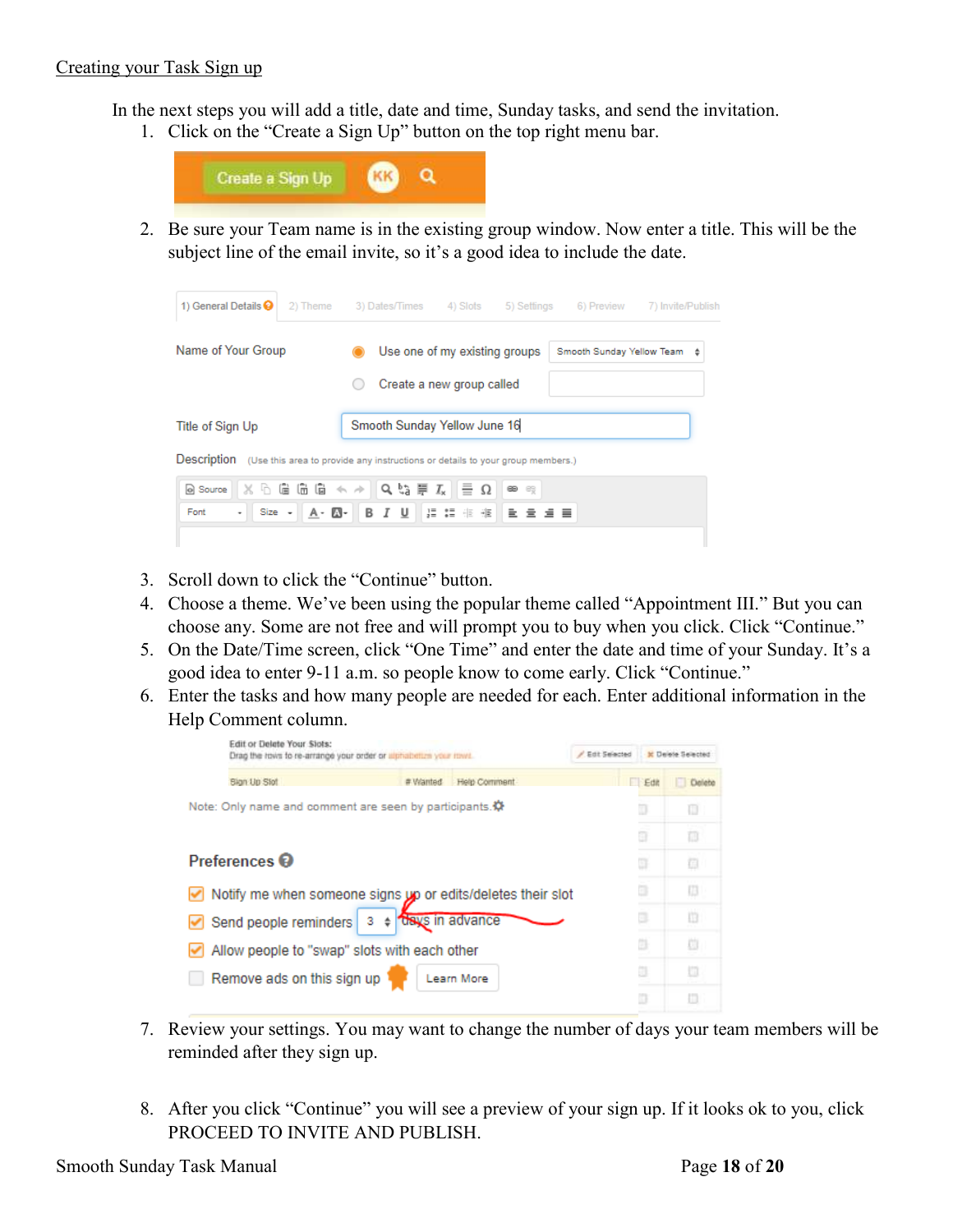- 9. Enter the email message you would like to send your team members. Click on TAKE MY SIGNUP LIVE AND SEND EMAILS.
- 10. **TA DA!!** You're done.

<span id="page-18-0"></span>How to duplicate your sign up for your next date.

Once you've created one signup, you can simple duplicate it the next time you host a Sunday.

1. Find your signup by clicking on the "Created" tab.



2. Click the three dots next to your sign up, then click Duplicate.

| Smooth Sunday Yellow Team<br>ooth Sunday Yellow June 16 | 06/16/2019        |  | 800                 |
|---------------------------------------------------------|-------------------|--|---------------------|
| o<br><u> 1980 (Barbara Maria de Contra Companho de </u> |                   |  | <b>Bi</b> Duplicate |
| $-2$<br>82 H & B                                        | <b>CONTRACTOR</b> |  | Transfer<br>-22     |

3. Enter the NEW TITLE. Be sure to include the date. This will be the subject line of your email message. Click on "Create Copy." As soon as the "pending" message disappears, click on "Back to Sign Ups Page." You will see your copy with a green box that says "NOT PUBLISHED." Notice that the date still specifies the date of the event you copied.

## **Duplicate a Sign Up**

| Sign Up to Copy:  |                                   |   |  |
|-------------------|-----------------------------------|---|--|
| <b>GROUP:</b>     | Smooth Sunday Yellow Team         |   |  |
| <b>TITLE:</b>     | Smooth Sunday Yellow June 16      |   |  |
| <b>STATUS:</b>    | Live                              |   |  |
|                   |                                   |   |  |
|                   |                                   |   |  |
| New Sign Up:      |                                   |   |  |
| <b>NEW TITLE:</b> | Smooth Sunday Yellow September 16 |   |  |
| <b>NEW GROUP:</b> | Smooth Sunday Yellow Team         | ÷ |  |

4. To change to your new date, click the pencil next to the event. Click the Date/Times tabs and enter your new date. Click "Update."